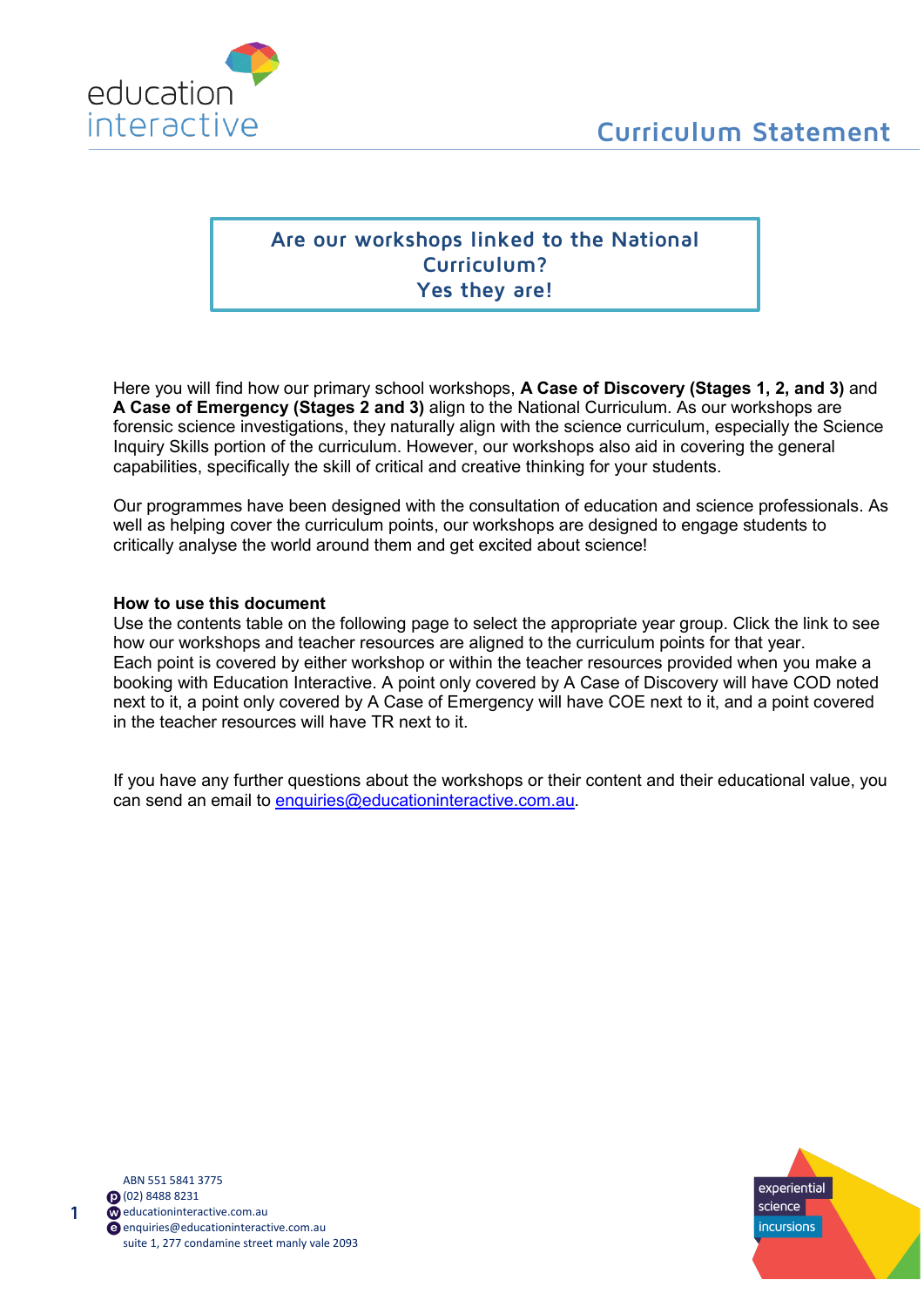

# **Curriculum Statement**

# **Table of Contents**



 $\overline{2}$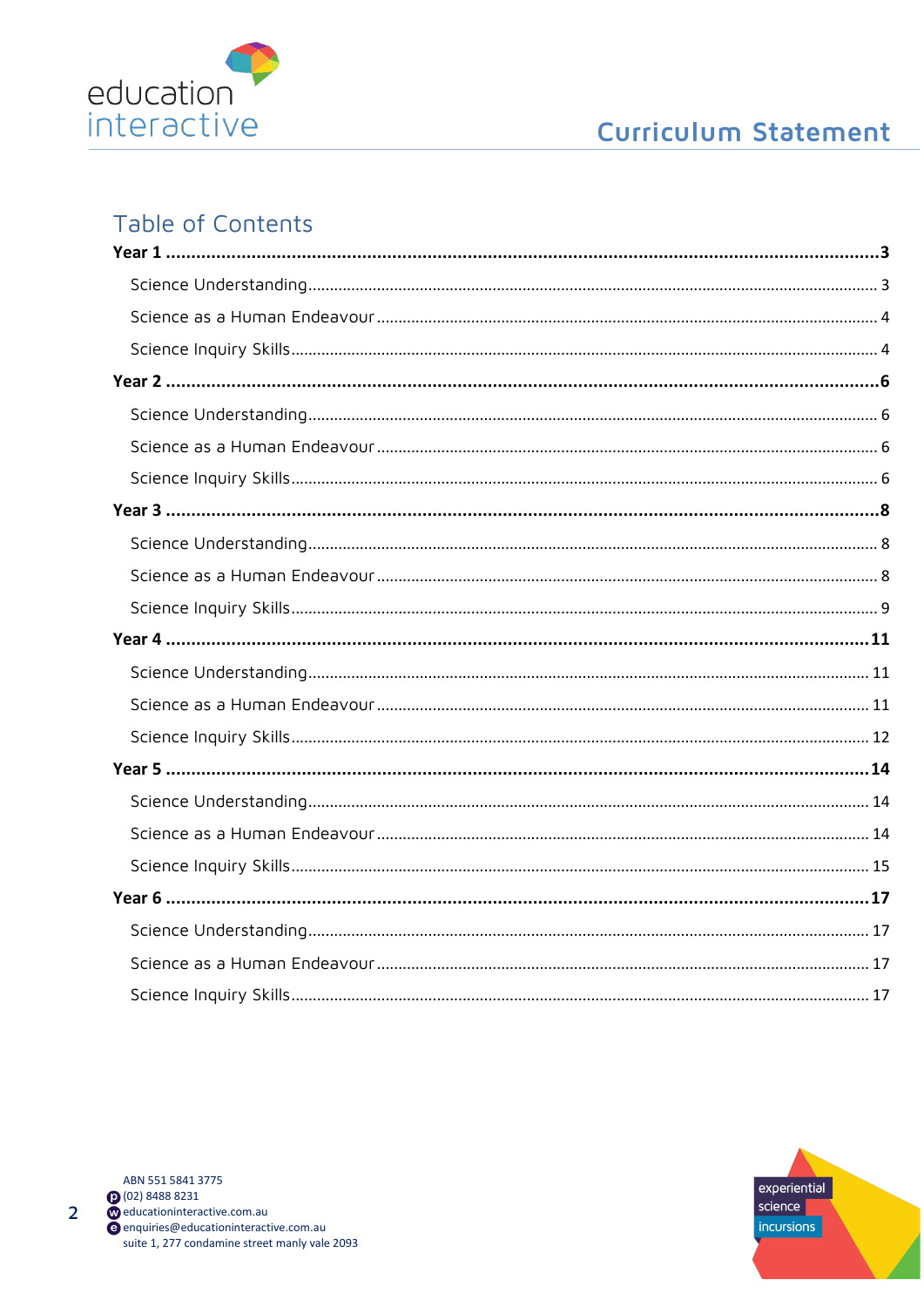

### <span id="page-2-1"></span><span id="page-2-0"></span>Science Understanding

## **Biological sciences**

• Living things have a variety of external features (**ACSSU017**)

o recognising common features of animals such as head, legs and wings *COD - Students utilise common features of humans to create a sketch of the suspect. Hair colour, gender, and eye colour are some features which they will need to determine.*

 $\circ$  describing the use of animal body parts for particular purposes such as moving and feeding

*COD - Students examine marine organisms and their features to determine which organisms can bite, sting, or cause irritation.*

- Living things live in different places where their needs are met (**ACSSU211**)
	- o exploring different habitats in the local environment such as the beach, bush and backyard

*COD - Students examine which organisms live in aquatic environments as the case takes place on a boat.* 

 $\circ$  recognising that different living things live in different places such as land and water *COD - Students examine which organisms live in aquatic environments as the case takes place on a boat.* 

# **Chemical sciences**

- Everyday materials can be physically changed in a variety of ways (**ACSSU018**)
	- $\circ$  predicting and comparing how the shapes of objects made from different materials can be physically changed through actions such as bending, stretching and twisting *COD - Students use malleable material (play dough) to push impression prints into.*

## **Physical sciences**

- Light and sound are produced by a range of sources and can be sensed (**ACSSU020**)
	- $\circ$  recognising senses are used to learn about the world around us: our eyes to detect light, our ears to detect sound, and touch to feel vibrations

*COD - Students will be introduced to how their senses can help them learn and discover what happened in this case.* 

#### $\circ$  identifying the sun as a source of light

*COD - Students will use UV light to examine evidence and be introduced to the concept of various light sources.* 

o recognising that objects can be seen when light from sources is available to illuminate them

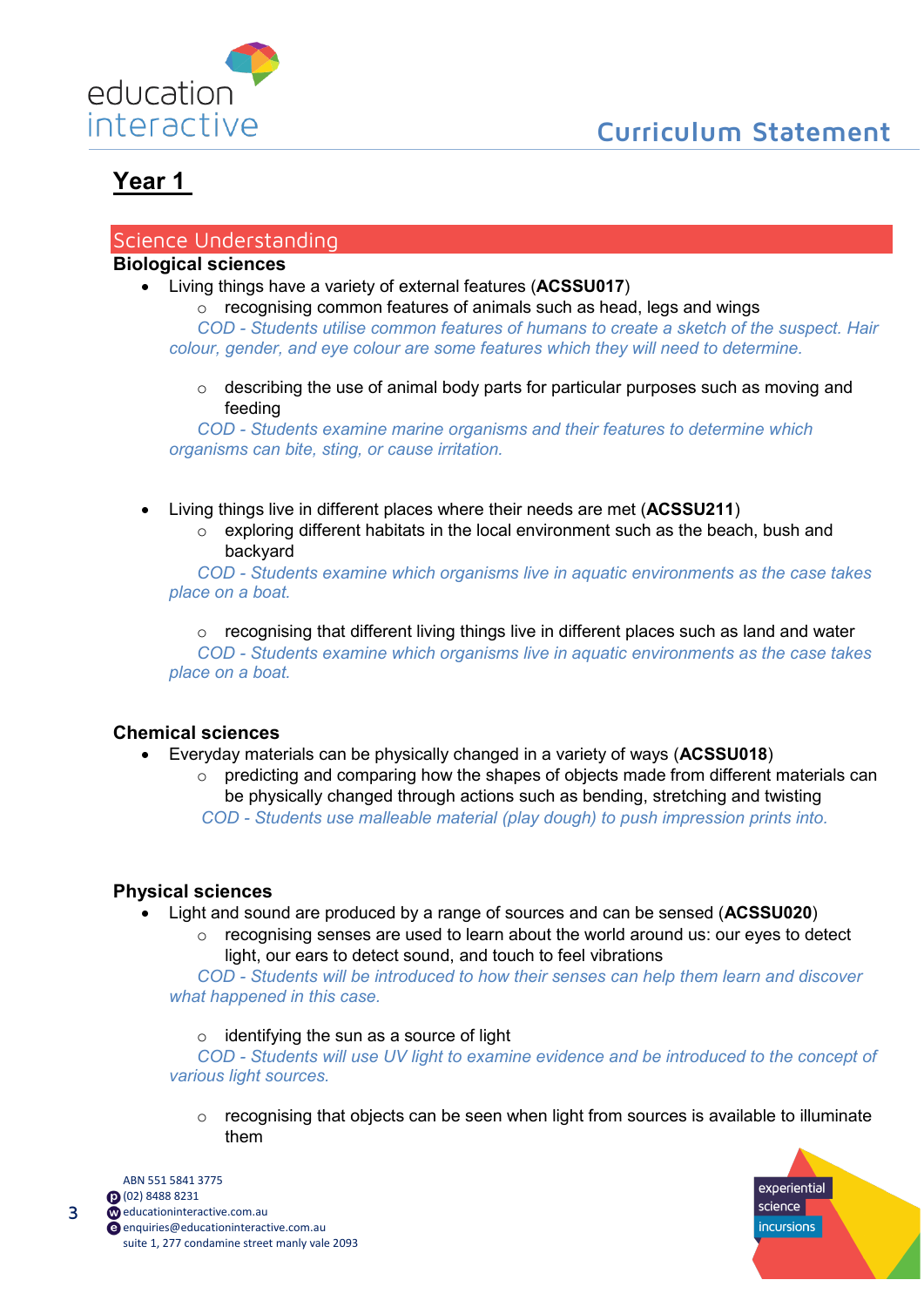

*COD - Students will use UV light to examine evidence to show hidden messages.* 

# <span id="page-3-0"></span>Science as a Human Endeavour

### **Nature and development of science**

- Science involves observing, asking questions about, and describing changes in, objects and events (**ACSHE021**)
	- $\circ$  recognising that descriptions of what we observe are used by people to help identify change

*COD - Observations of the case are shared with students, including descriptions of coins. Students must examine and match up the damage coins.*

## **Use and influence of science**

- People use science in their daily lives, including when caring for their environment and living things (**ACSHE022**)
	- $\circ$  considering how science is used in activities such as cooking, fishing, transport, sport, medicine and caring for plants and animals

*COD - Students will use scientific concepts to help determine what animal may have hurt the victim*

## <span id="page-3-1"></span>Science Inquiry Skills

#### **Questioning and predicting**

- Pose and respond to questions, and make predictions about familiar objects and events (**ACSIS024**)
	- o thinking about "What will happen if……?" type questions about everyday objects and events

*COD - This is a big basis of our investigation. Students will be directed to question "What will happen if…" throughout the evidence stations.* 

 $\circ$  using the senses to explore the local environment to pose interesting questions and making predictions about what will happen

*COD - Students need to engage their senses, especially the sense of sight to make observation and predictions to solve this investigation.* 

#### **Planning and conducting**

- Participate in guided investigations to explore and answer questions (**ACSIS025**)
	- o manipulating objects and making observations of what happens

*COD - Students need to make impressions to see if the impression reflects the original objects.*

o exploring different ways of solving science questions through guided discussion

*COD - Students will be guided through the investigation and how to use the items at each evidence station to solve questions about the case. There will also be discussion at the end where students have an opportunity to present their theories and discuss with the class.* 



 $\overline{\mathbf{A}}$ 

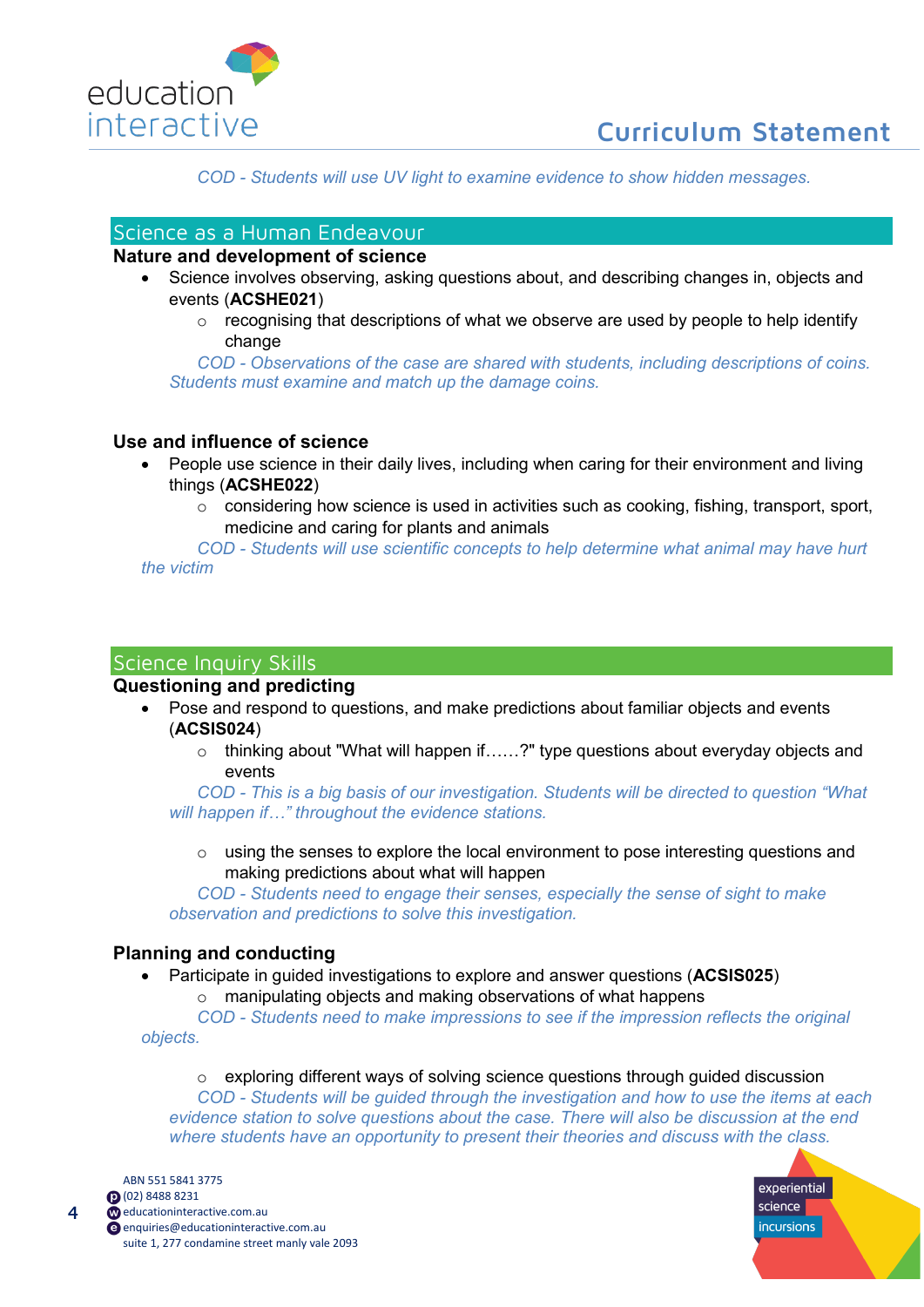

## **Processing and analysing data and information**

- Use a range of methods to sort information, including drawings and provided tables and through discussion, compare observations with predictions **(ACSIS027)**
	- o discussing original predictions and, with guidance, comparing these to their observations

*COD - Students will form predictions of what happened and relate these to the observations made about the evidence.*

## **Evaluating**

- Compare observations with those of others (**ACSIS213**)
	- o discussing observations as a whole class to identify similarities and differences in their observations

*COD - Class discussion at the end will highlight similarities and differences in the student's observations throughout the investigation.*

## **Communicating**

- Represent and communicate observations and ideas in a variety of ways (**ACSIS029**)
	- o discussing or representing what was discovered in an investigation

*COD - Students are encouraged to discuss their findings with each other and with the teachers. Students need to draw a sketch of what the suspect looks like based on their investigation results.*

o engaging in whole class or guided small group discussions to share observations and ideas

*COD - Class discussion as well as group discussion is encouraged throughout the workshop. Students will work in small groups to complete the worksheet and finish each evidence station.*

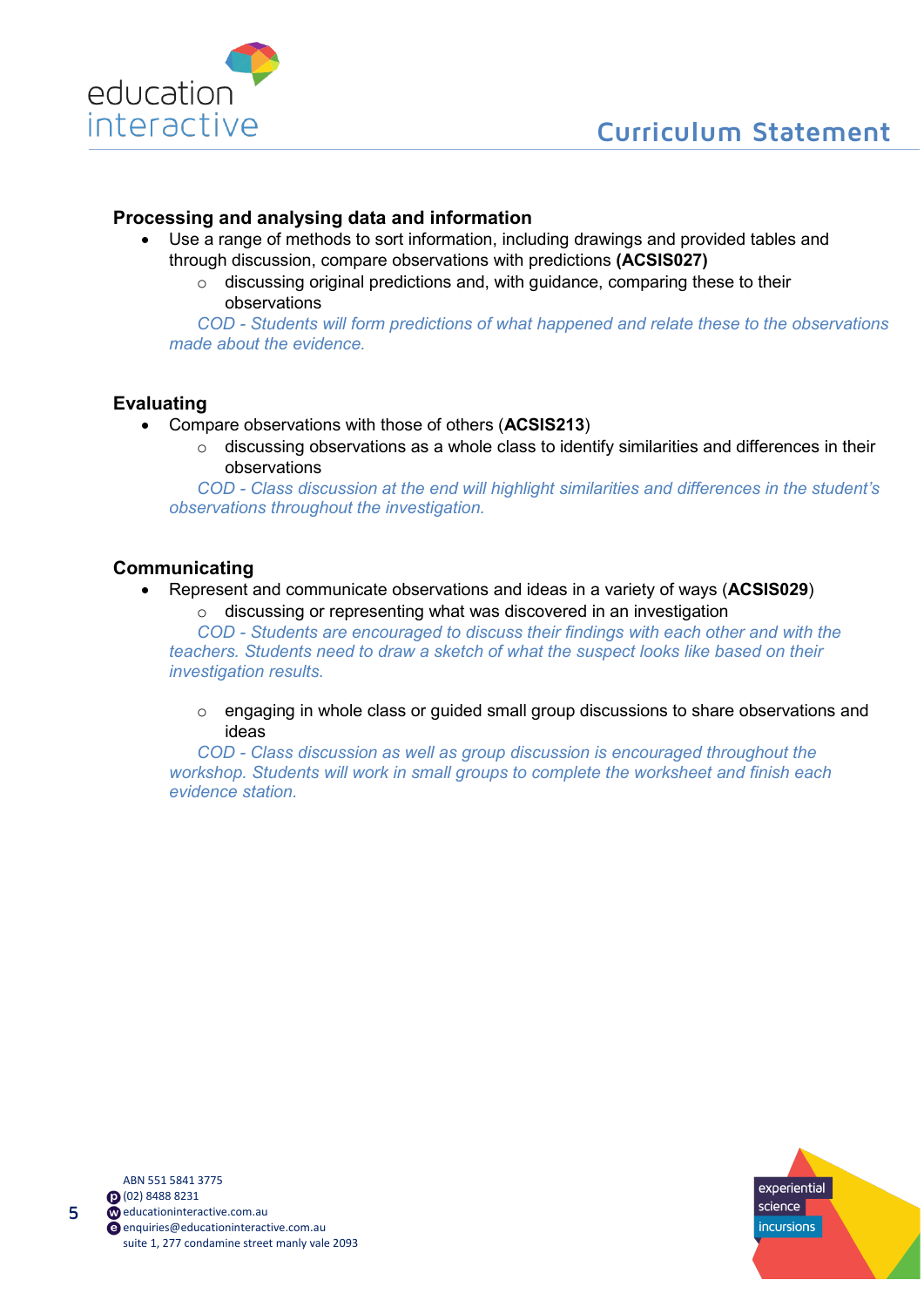

## <span id="page-5-1"></span><span id="page-5-0"></span>Science Understanding

# **Chemical sciences**

- Different materials can be combined for a particular purpose (**ACSSU031**)
	- o suggesting why different parts of everyday objects such as toys and clothes are made from different materials

*COD - Although not strictly part of the investigation, students have the opportunity to use a digital microscope to see how different materials look under magnification. They can compare the materials that their clothes are made up of.*

# <span id="page-5-2"></span>Science as a Human Endeavour

## **Nature and development of science**

- Science involves observing, asking questions about, and describing changes in, objects and events (**ACSHE034**)
	- $\circ$  describing everyday events and experiences and changes in our environment using knowledge of science

*COD – Students need to describe what happened in each scenario using the knowledge of science and the evidence they have examined.*

# <span id="page-5-3"></span>Science Inquiry Skills

## **Questioning and predicting**

- Pose and respond to questions, and make predictions about familiar objects and events (**ACSIS037**)
	- o using the senses to explore the local environment to pose interesting questions, make inferences and predictions

*COD - Students need to engage their senses, especially the sense of sight to make observation and predictions to solve this investigation.* 

o thinking about 'What will happen if...?' type questions about everyday objects and events

*COD - This is a big basis of our investigation. Students will be directed to question "What will happen if…" throughout the evidence stations.* 

## **Planning and conducting**

• Participate in guided investigations to explore and answer questions (**ACSIS038**)  $\circ$  manipulating objects and materials and making observations of the results *COD - Students need to make impressions to see if the impression reflects the original objects.*

ABN 551 5841 3775 (02) 8488 8231 com.au educationinteractive.com.au [enquiries@educationinteractive.com.au](mailto:enquiries@educationinteractive.com.au) suite 1, 277 condamine street manly vale 2093

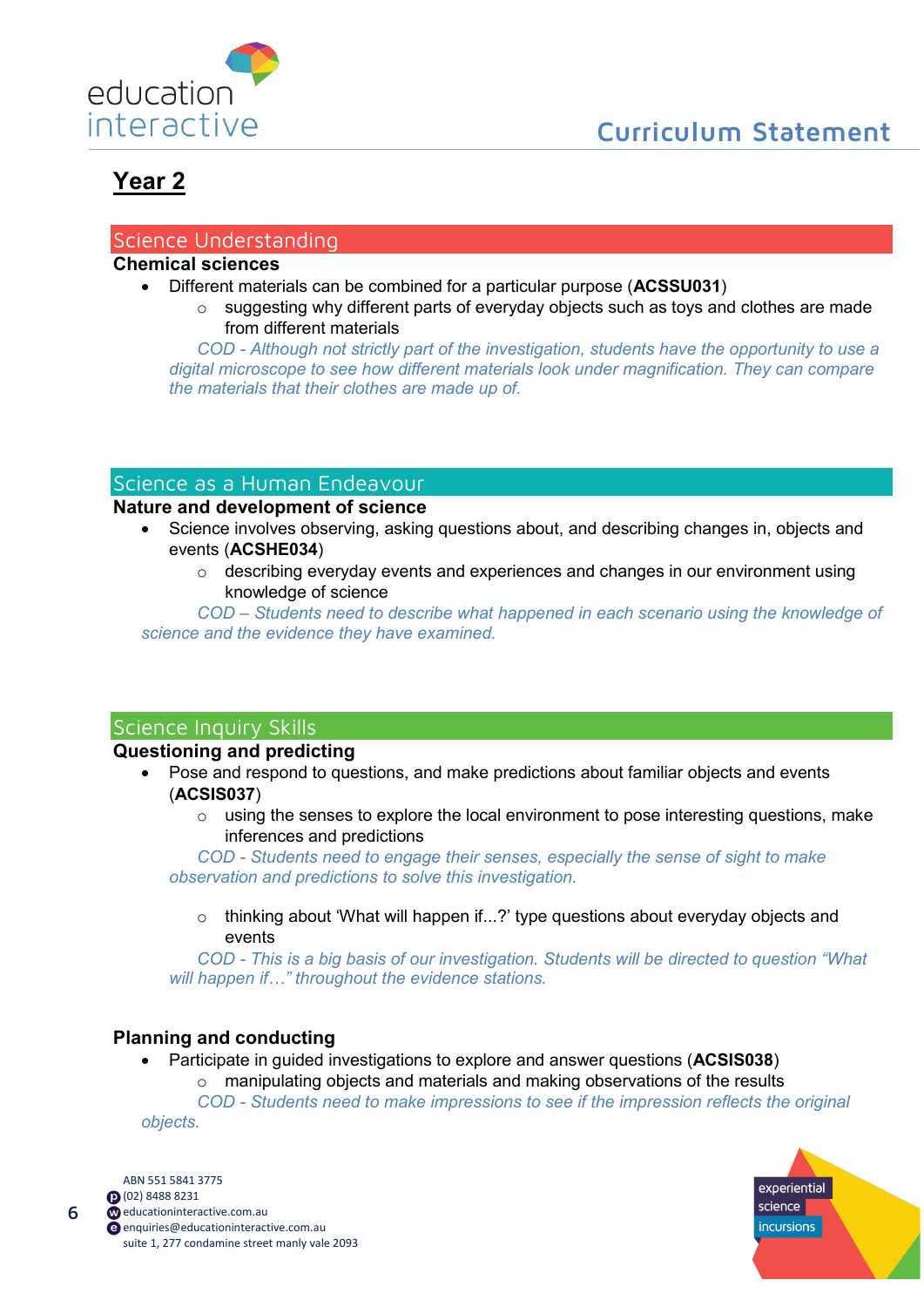



#### o researching with the use of simple information sources

*COD - Students need to gather information about the case by using the information boards, as well as their own observation skills and results.*

## **Processing and analysing data and information**

Use a range of methods to sort information, including drawings and provided tables and through discussion, compare observations with predictions (**ACSIS040**)

 $\circ$  comparing and discussing, with guidance, whether observations were expected *COD - Students will make observations by analysing the evidence available, this will result in some observations that may not have been expected by them from the initial information given.*

## **Evaluating**

• Compare observations with those of others (**ACSIS041**)

 $\circ$  discussing observations with other students to see similarities and differences in results *COD - Class discussion at the end will highlight similarities and differences in the student's observations throughout the investigation.*

## **Communicating**

• Represent and communicate observations and ideas in a variety of ways (**ACSIS042**)  $\circ$  presenting ideas to other students, both one-to-one and in small groups

*COD - This workshop naturally encourages students to communicate their observations*  with each other to come to a group conclusion. Students will work in small groups to complete *the worksheet and finish each evidence station.*

#### o discussing with others what was discovered from an investigation

*COD - Class discussion as well as group discussion is encouraged throughout the workshop. The workshop concludes with a class discussion to solve the case using student observations.*

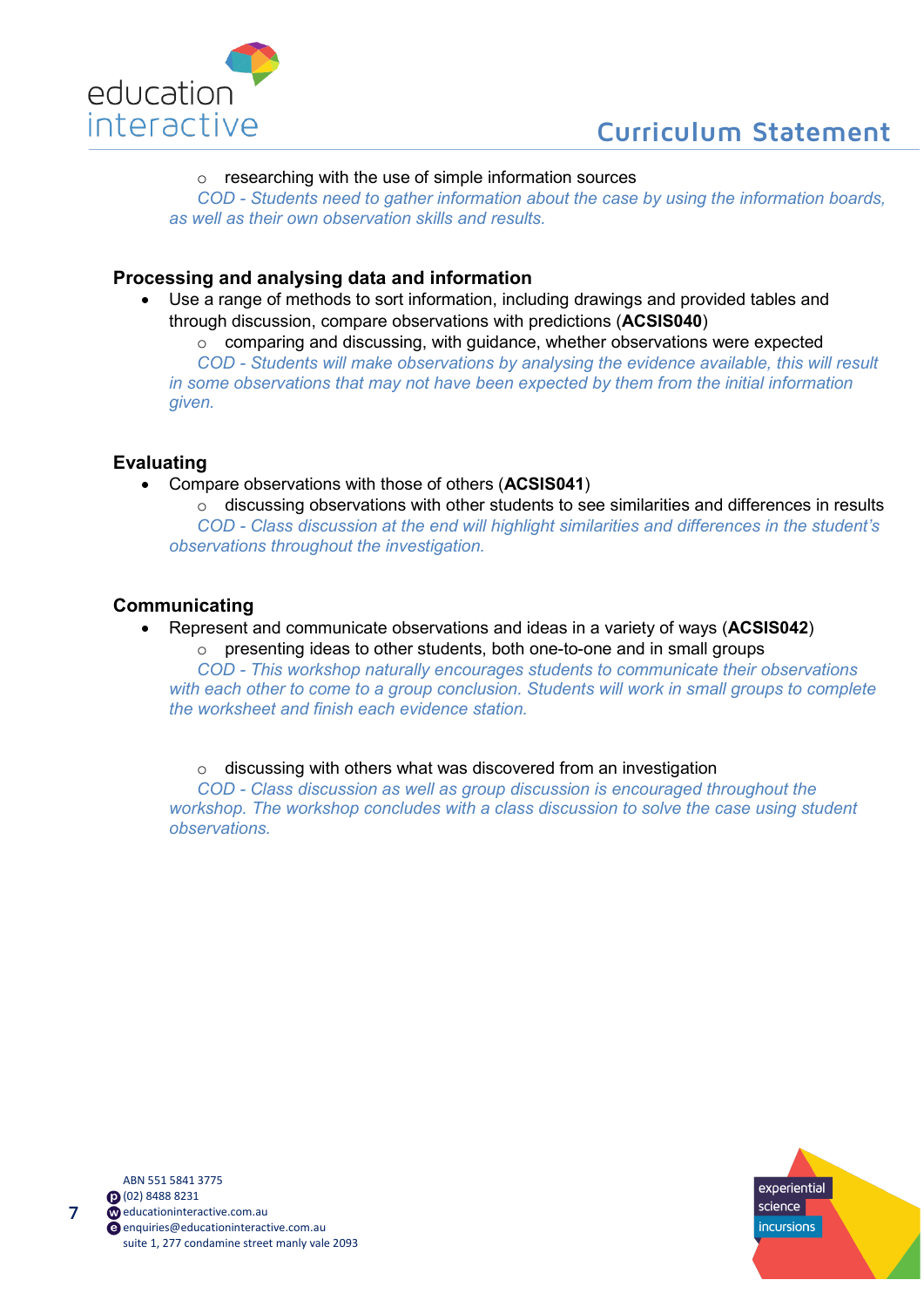

experiential science incursions

# <span id="page-7-0"></span>**Year 3**

## <span id="page-7-1"></span>Science Understanding

## **Biological sciences**

• Living things can be grouped on the basis of observable features and can be distinguished from non- living things (**ACSSU044**)

o recognising the range of different living things

*COE – Students need to compare the features of a range of living things, including various plants and animals.*

 $\circ$  exploring differences between living, once living and products of living things *COD - Students will be introduced to once living and products of living things as evidence stations may include samples of coral, snake skin, feathers, etc for the students to examine* 

*with the digital microscope. COE – Various once living and products of living things are part of the evidence the students will learn about. These samples include botany samples and (fake) scat samples.*

## **Chemical sciences**

- A change of state between solid and liquid can be caused by adding or removing heat (**ACSSU046**)
	- o predicting the effect of heat on different materials

*COE – Students are set a task of predicting the age of a liquid based on decomposition via heat.*

# <span id="page-7-2"></span>Science as a Human Endeavour

## **Nature and development of science**

• Science involves making predictions and describing patterns and relationships (**ACSHE050**)

 $\circ$  considering how posing questions helps us plan for the future *COD & COE - Students will need to question the evidence in front of them in order to extract more information and to begin to make links in the investigation.* 

## **Use and influence of science**

- Science knowledge helps people to understand the effect of their actions (**ACSHE051**)
	- o researching Aboriginal and Torres Strait Islander peoples' knowledge of the local natural environment, such as the characteristics of plants and animals

*COE – Students are introduced to how the Aboriginal and Torres Strait Islander peoples' used their knowledge of plants and animals to track animals and even criminals!*

o investigating how science helps people such as nurses, doctors, dentists, mechanics and gardeners

*COD & COE - We would like to add Policemen and Forensics too! We will introduce the role of the medical doctor and the detective and explain how science helps them do their jobs.*

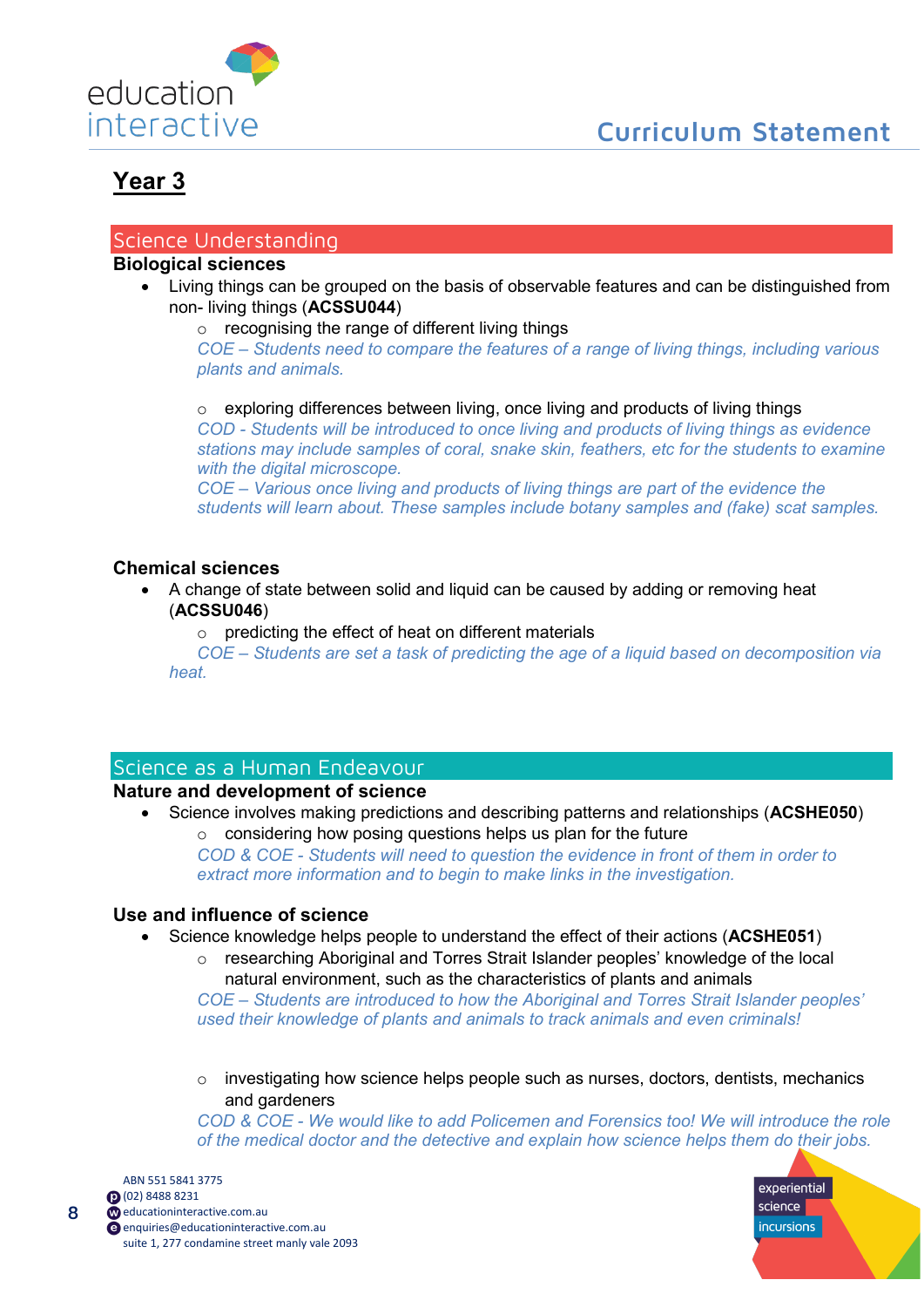

## <span id="page-8-0"></span>Science Inquiry Skills

## **Questioning and predicting**

• With guidance, identify questions in familiar contexts that can be investigated scientifically and make predictions based on prior knowledge (**ACSIS053**)

 $\circ$  jointly constructing questions that may form the basis for investigation *COD & COE - In the investigation, students will naturally, and with the help of the worksheet, form questions about the investigation they are engaged in.*

 $\circ$  working in groups to discuss things that might happen during an investigation *COD & COE - Working together students will discuss what may happen in their investigation or the outcome of their investigation.*

## **Planning and conducting**

- With guidance, plan and conduct scientific investigations to find answers to questions, considering the safe use of appropriate materials and equipment (**ACSIS054**)
	- $\circ$  working with teacher guidance to plan investigations to test simple cause-and-effect relationships

*COD & COE - This is another basis of scientific and especially forensic investigations.*

- $\circ$  discussing as a whole class ways to investigate questions and evaluating which ways might be most successful
- o discussing safety rules for equipment and procedures

*COD & COE - Students are directed towards any potential OH&S hazards within the workshop with an explanation of the equipment is given. Note: all equipment is safe for use and workshops have an associated risk assessment available.*

- Consider the elements of fair tests and use formal measurements and digital technologies as appropriate, to make and record observations accurately (**ACSIS055**)
	- $\circ$  using a variety of tools to make observations, such as digital cameras, thermometers, rulers and scales

*COD & COE - One of our most popular displays is our Digital Microscope station. They will be set up to allow students to examine evidence on a much smaller scale.* 

## **Processing and analysing data and information**

- Use a range of methods including tables and simple column graphs to represent data and to identify patterns and trends (**ACSIS057**)
	- o identifying and discussing numerical and visual patterns in data collected from students' own investigations and from secondary sources

*COE - A simple visual counting tool is used to represent complicated spectra results. Students need to recreate the result by essential building a graph of the results.* 

• Compare results with predictions, suggesting possible reasons for findings (**ACSIS215**)

ABN 551 5841 3775 (02) 8488 8231 educationinteractive.com.au [enquiries@educationinteractive.com.au](mailto:enquiries@educationinteractive.com.au) suite 1, 277 condamine street manly vale 2093

9

experiential science **incursions**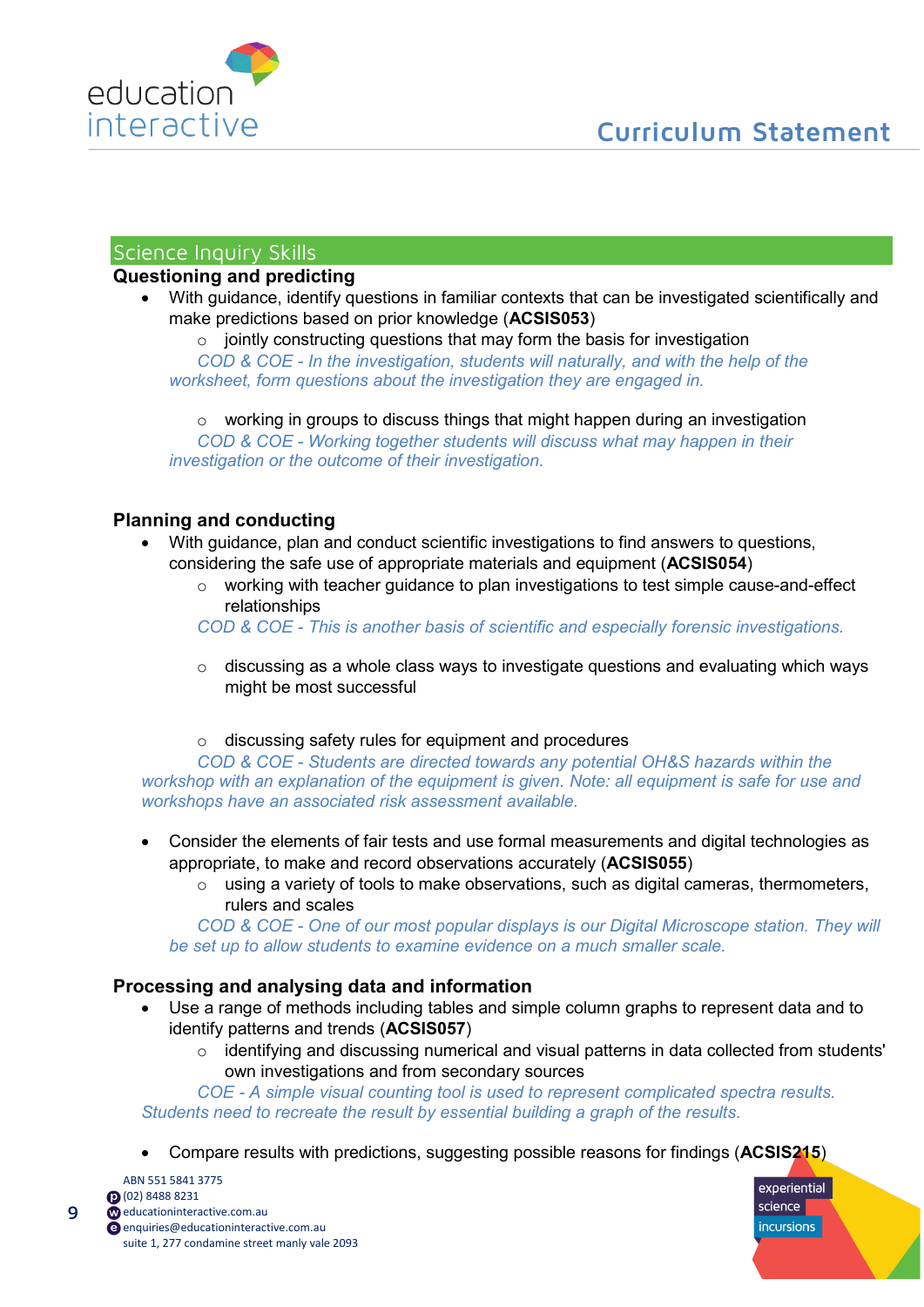

o discussing how well predictions matched results from an investigation and sharing ideas about what was learnt

*COD & COE - The wrap up to the case where the students solve the crime will allow for evaluation of predictions vs results. Each station also allows for this reflective process as students need to answer questions at each station, and after conducting the activity their results may change from their initial prediction.*

# **Evaluating**

- Reflect on investigations, including whether a test was fair or not (**ACSIS058**)
	- o describing experiences of carrying out investigations to the teacher, small group or whole class

*COE & COD - Students can describe the investigations they undertook at each station to each other, a teacher or share with the group at the end.*

# **Communicating**

- Represent and communicate observations, ideas and findings using formal and informal representations (**ACSIS060**)
	- o acknowledging and exploring Aboriginal and Torres Strait Islander peoples' ways of communicating information about anatomical features of organisms

*COE- Students are introduced to the extensive knowledge on animal features and tracking that the Aboriginal and Torres Straight Islander peoples' hold.*

 $\circ$  communicating with other students carrying out similar investigations to share experiences and improve investigation skill

*COD & COE - Students will be in small groups helping each other and sharing ideas as they progress through the investigation.*

 $\circ$  exploring different ways to show processes and relationships through diagrams, models and role play

*COD – A DNA model puzzle is used to represent human DNA. There is also the chance for role play as the students are invited up as the suspects and the detective who make the arrest. COE – A chromatography model is one of the evidence stations in this workshop. There is also footprint impression models that students need to compare and match.* 

o using simple explanations and arguments, reports or graphical representations to communicate ideas to other students

*COD & COE - Students will be asked to share their ideas and findings to the class in the wrap up at the end of the workshop.* 

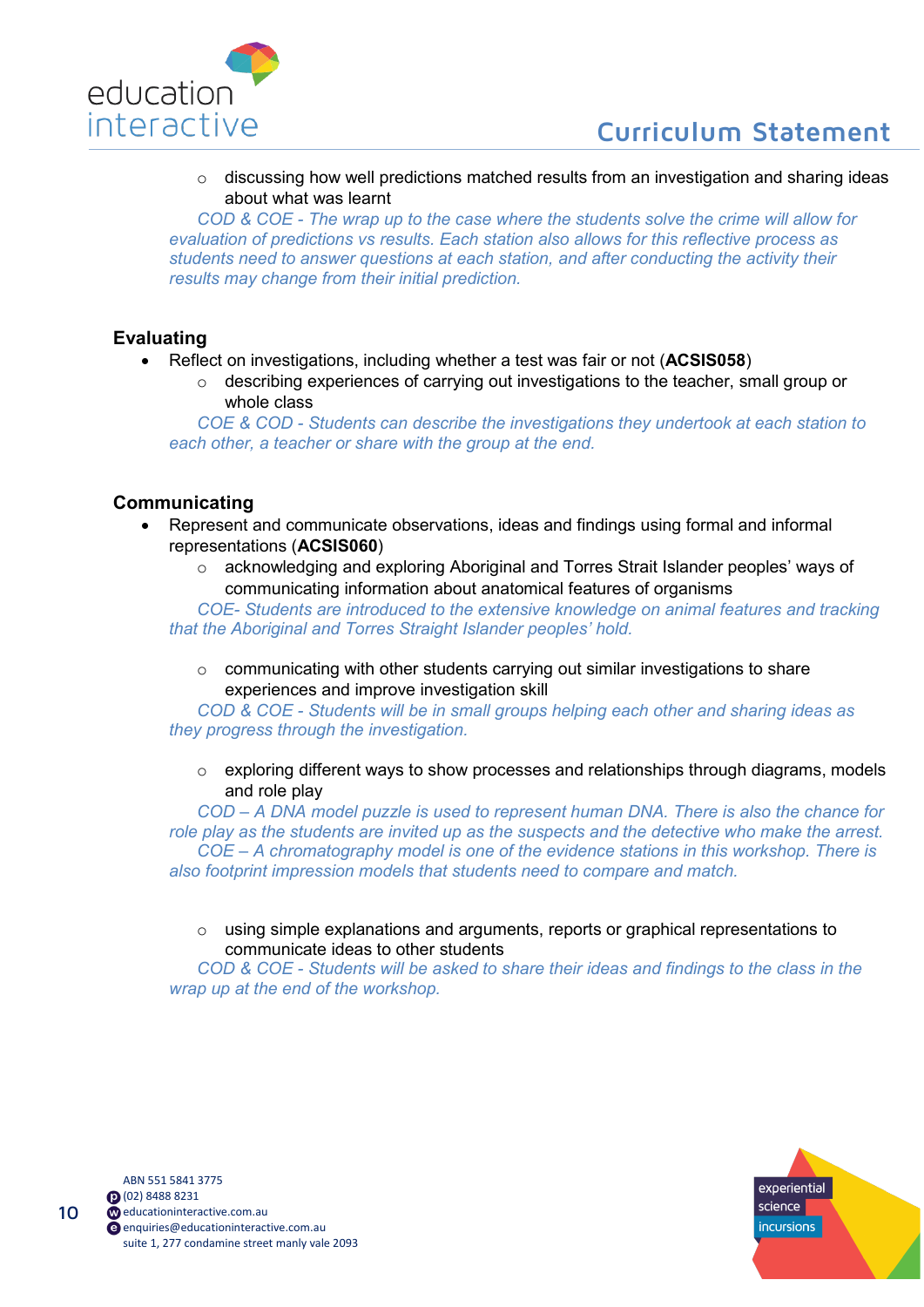

## <span id="page-10-1"></span><span id="page-10-0"></span>Science Understanding

# **Biological sciences**

- Living things have life cycles (**ACSSU072**)
	- o describing the stages of life cycles of different living things such as insects, birds, frogs and flowering plants

*TR - Students will investigate the life cycle of flies and how they help to determine when someone died.*

## **Chemical sciences**

- Natural and processed materials have a range of physical properties that can influence their use (**ACSSU074**)
	- o describing a range of common materials, such as metals or plastics, and their uses

*COD & COE - Students have the opportunity to see how different materials are weaved based on their use. Using the digital microscope they can observe that the material their top is made out of looks very different to the material in their jumper or socks.*

o investigating a particular property across a range of materials

*COD & COE - UV dark room tents will have students investigating the UV fluorescence properties of a range of materials and objects.*

## **Physical sciences**

- Forces can be exerted by one object on another through direct contact or from a distance (**ACSSU076**)
	- $\circ$  investigating the effect of forces on the behaviour of an object through actions such as throwing, dropping, bouncing and rolling

*TR - Students will identify how changes in force and movements can alter blood patterns and a crime scene.*

## <span id="page-10-2"></span>Science as a Human Endeavour

### **Nature and development of science**

- Science involves making predictions and describing patterns and relationships (**ACSHE061**)
	- o considering how scientific practices such as sorting, classification and estimation are used by Aboriginal and Torres Strait Islander peoples in everyday life

*COE – Students see how Aboriginal and Torres Strait Islander peoples classify and identity animals based on tracks and scat they leave behind.*

 $\circ$  exploring ways in which scientists gather evidence for their ideas and develop explanations

*COD &COE - We will be taking this one very literally through Crime Scene Investigation! This is the basis of our workshops!*



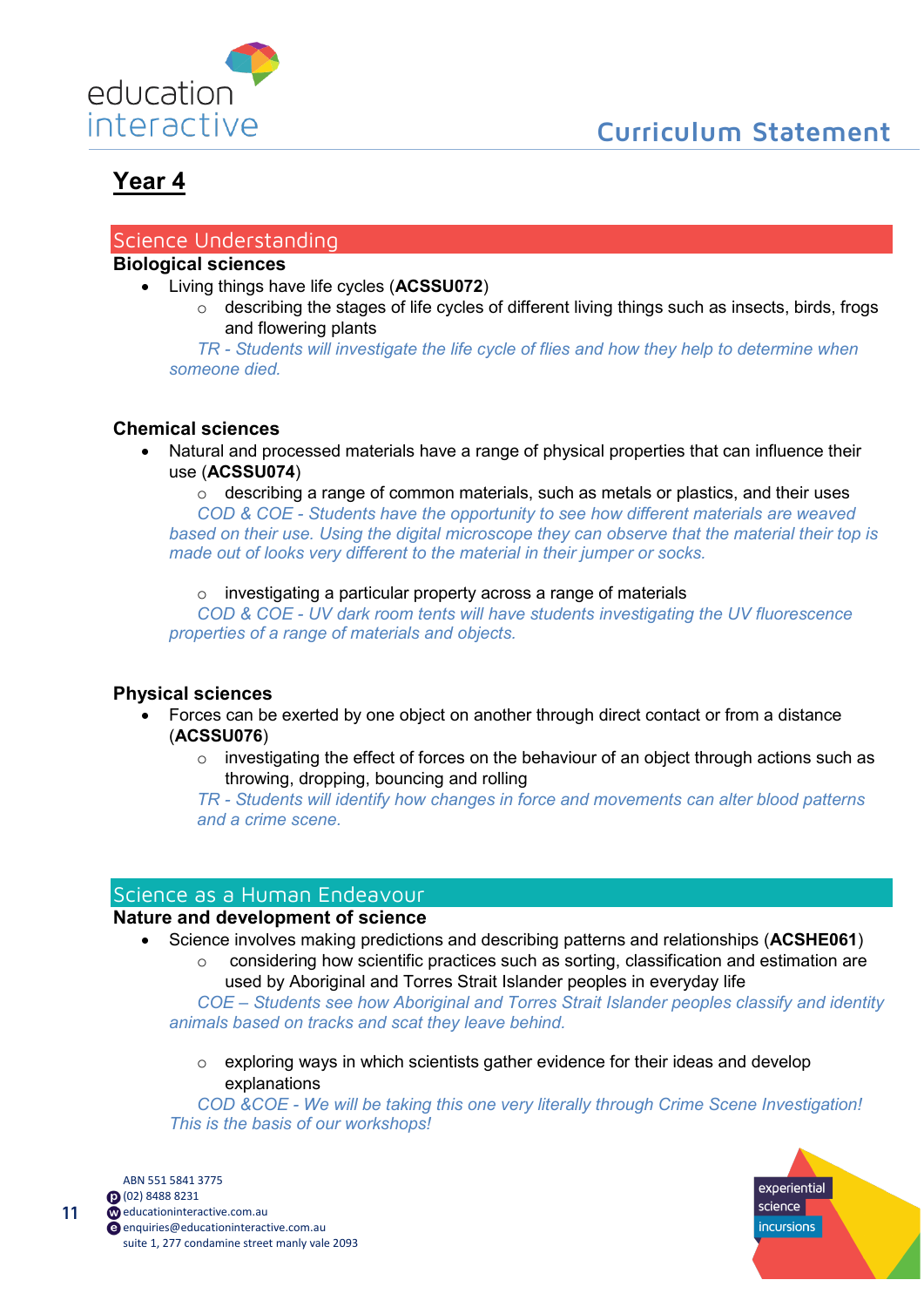

# <span id="page-11-0"></span>Science Inquiry Skills

## **Questioning and predicting**

• With guidance, identify questions in familiar contexts that can be investigated scientifically and make predictions based on prior knowledge (**ACSIS064**)

 $\circ$  choosing questions to investigate from a list of possibilities *COD &COE - Students will have to prioritise their investigations from multiple possible options and pathways.*

## **Planning and conducting**

- With guidance, plan and conduct scientific investigations to find answers to questions, considering the safe use of appropriate materials and equipment (**ACSIS065**)
	- $\circ$  exploring different ways to conduct investigations and connecting these to the types of questions asked with teacher guidance

*COD &COE - Students will use various methods and recording strategies in the investigation of the crime.*

 $\circ$  working in groups, with teacher guidance, to plan ways to investigate questions *COD &COE - The overall questions of "Who, What, Where, & Why?" will require planning and group work to answer.*

 $\circ$  discussing and recording safety rules for equipment as a whole class

*COD & COE - Students are directed towards any potential OH&S hazards within the workshop with an explanation of the equipment is given. Note: all equipment is safe for use and workshops have an associated risk assessment available.*

## **Processing and analysing data and information**

- Use a range of methods including tables and simple column graphs to represent data and to identify patterns and trends (**ACSIS068**)
	- o identifying and discussing numerical and visual patterns in data collected from students' investigations and from other sources

*COD – The DNA model requires the recognition of visual patterns to construct and the results represent scientific data.*

*COE - The Chromatography model that students build represents scientific spectra and students need to recognize visual patterns to analyse the data presented.* 

- Compare results with predictions, suggesting possible reasons for findings (**ACSIS216**)
	- o discussing how well predictions matched results from an investigation and proposing reasons for findings

*COD & COE - The wrap up to the case where the students solve the crime will allow for evaluation of predictions vs results. Each station also allows for this reflection as students need to answer questions at each station, and after conducting the activity their results may change from their initial prediction. They may also have to determine and justify why the results differ from their predictions.*



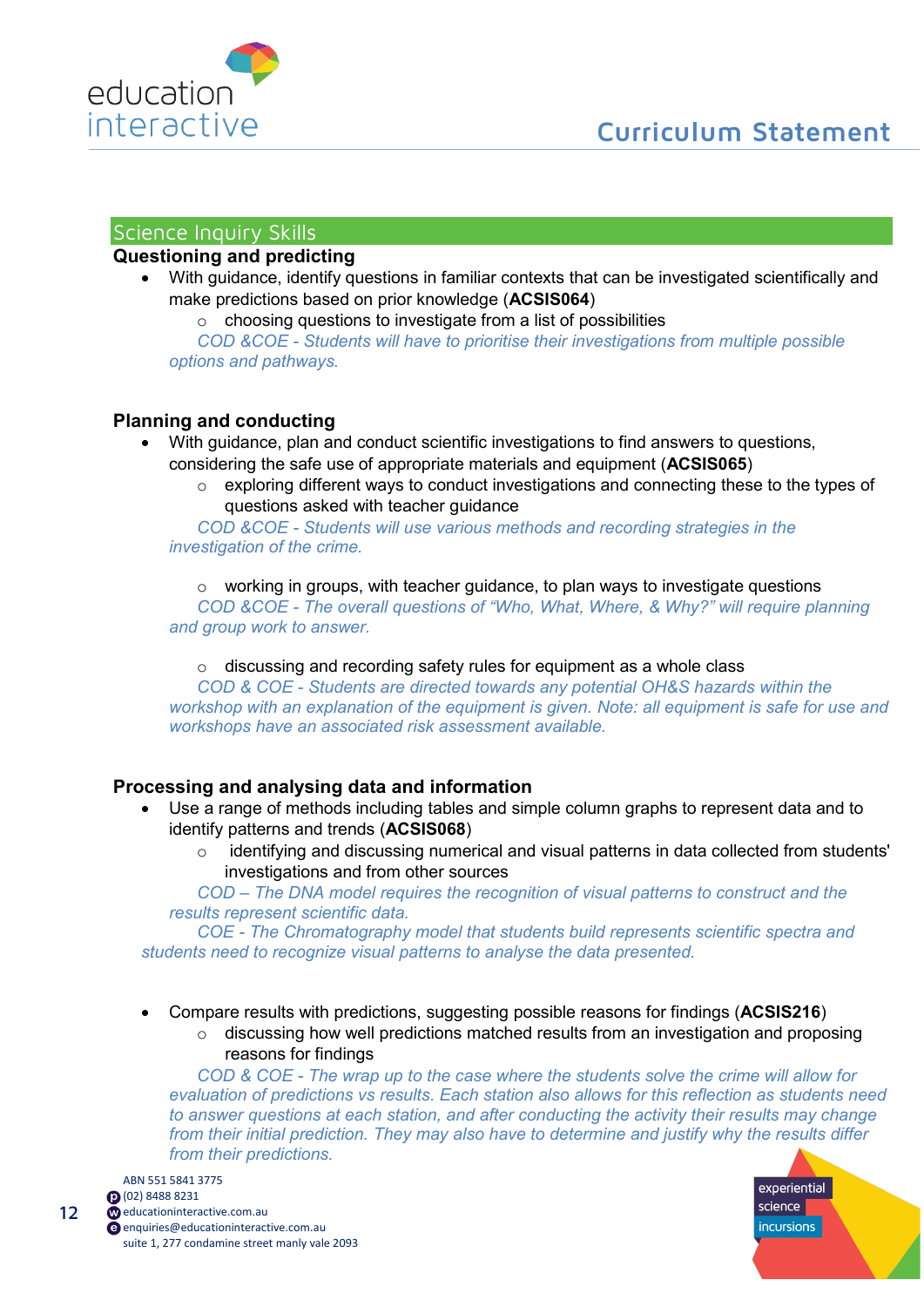

 $\circ$  comparing, in small groups, proposed reasons for findings and explaining their reasoning

*COD & COE - Findings at each of the evidence stations can be discussed among students to determine the possible reasons for that finding, which will help solve the crime.*

## **Evaluating**

- Reflect on investigations, including whether a test was fair or not (**ACSIS069**)
	- $\circ$  reflecting on investigations, identifying what went well, what was difficult or didn't work so well, and how well the investigation helped answer the question

*COD & COE - Students will discover that even Forensic Science has its limits and not everything works perfectly like on TV. Students may see that certain techniques work better under certain conditions (e.g. UV light works best in dark locations).*

## **Communicating**

- Represent and communicate observations, ideas and findings using formal and informal representations (**ACSIS071**)
	- o communicating with other students carrying out similar investigations to share experiences and improve investigation skills

*COD & COE - Students will be in small groups helping each other and sharing ideas as they progress through the investigation.*

 $\circ$  using simple explanations and arguments, reports or graphical representations to communicate ideas to other students

*COD & COE - Students will be asked to explain their findings to the class. Students may also develop theories as to what happened as they can share their explanation of this with the class during the wrap up of the workshop.* 

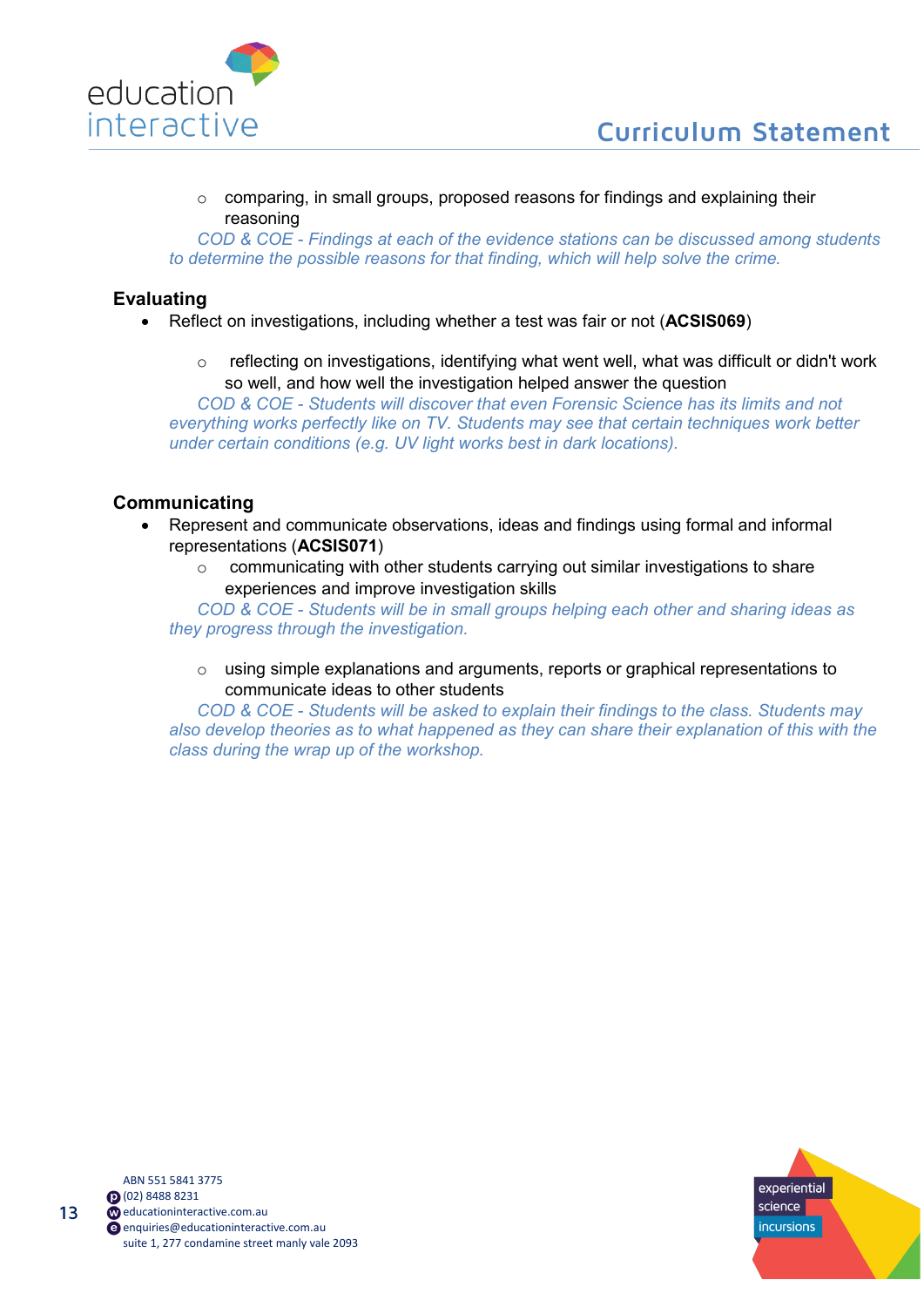

### <span id="page-13-1"></span><span id="page-13-0"></span>Science Understanding

#### **Biological sciences**

- Living things have structural features and adaptations that help them to survive in their environment (**ACSSU043**)
	- o describing and listing adaptations of living things suited for particular Australian environments

*COE – Students will have to identify various tracks of Australian animals based on their unique features due to evolutionary adaptations.* 

## **Chemical sciences**

- Solids, liquids and gases have different observable properties and behave in different ways (**ACSSU077**)
	- $\circ$  exploring the way solids, liquids and gases change under different situations such as heating and cooling

*COE – students investigate how liquid insulin can be broken down by heat and observe how this changes is chemical profile.* 

 $\circ$  recognising that not all substances can be easily classified on the basis of their observable properties

*COD – students are shown the microscopic differences between real and fake gold showing how hard it is to distinguish the two using observational properties.*

#### **Physical sciences**

- Light from a source forms shadows and can be absorbed, reflected and refracted (**ACSSU080**)
	- $\circ$  recognising that the colour of an object depends on the properties of the object and the colour of the light source

*COD & COE - Students will get to investigate the use of UV (purple) light and how it differs to white light in its properties. Students will observe that certain substances change in appearance under this UV light.*

## <span id="page-13-2"></span>Science as a Human Endeavour

## **Nature and development of science**

- Science involves testing predictions by gathering data and using evidence to develop explanations of events and phenomena and reflects historical and cultural contributions (**ACSHE081**)
	- $\circ$  developing an understanding of the behaviour of light by making observations of its effects

*COD & COE - Students will observe the effect of UV light when used on certain pieces of evidence.*



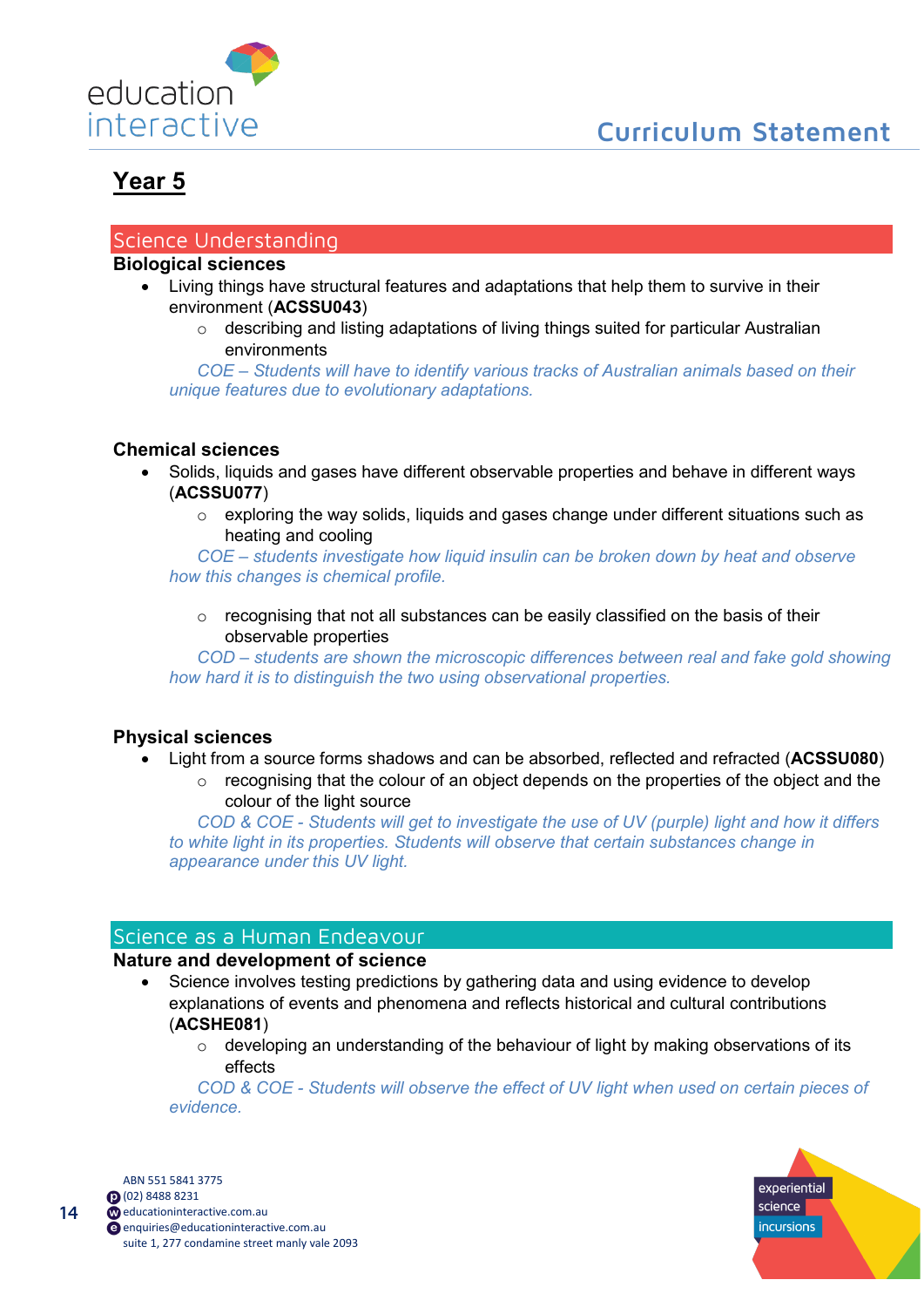

# **Curriculum Statement**

# <span id="page-14-0"></span>Science Inquiry Skills

## **Questioning and predicting**

- With guidance, pose clarifying questions and make predictions about scientific investigations (**ACSIS231**)
	- $\circ$  applying experience from similar situations in the past to predict what might happen in a new situation

*COD & COE - Students can apply the knowledge gained from one piece of evidence or information to the rest of the investigation.*

#### **Planning and conducting**

- Identify, plan and apply the elements of scientific investigations to answer questions and solve problems using equipment and materials safely and identifying potential risks (**ACSIS086**)
	- $\circ$  consulting with Aboriginal and Torres Strait Islander peoples to guide the planning of scientific investigations, considering potential risks for field investigations

*COE- students are introduced to the concept of the native tracker and how they've been consulted in forensic investigations.*

 $\circ$  experiencing a range of ways of investigating questions, including experimental testing, internet research, field observations and exploring simulations

*COD & COE - Our workshops use a combination of these techniques to allow students to investigate questions.*

o explaining rules for safe processes and use of equipment

*COD & COE – Facilitators explain any potential OH&S hazards within the workshop with an explanation of how to safely use the equipment at each station. Note: all equipment is safe for use and workshops have an associated risk assessment available.*

 $\circ$  discussing the advantages of certain types of investigation for answering certain types of questions

*COD & COE - Students will have to adapt to different ways of thinking and take several approaches to solve the complex cases.*

 $\circ$  considering different ways to approach problem solving, including researching, using trial and error, experimental testing and creating models

*COD & COE - Our workshops allow students to approach problem solving in a number of ways to ultimately solve the crime.*

## **Processing and analysing data and information**

- Compare data with predictions and use as evidence in developing explanations (**ACSIS218**)
	- $\circ$  sharing ideas as to whether observations match predictions, and discussing possible reasons for predictions being incorrect

*COD & COE - Some of the best forensics comes from explaining the exception to the rule.*

# **Communicating**

15

ABN 551 5841 3775 (02) 8488 8231 com.au educationinteractive.com.au [enquiries@educationinteractive.com.au](mailto:enquiries@educationinteractive.com.au) suite 1, 277 condamine street manly vale 2093

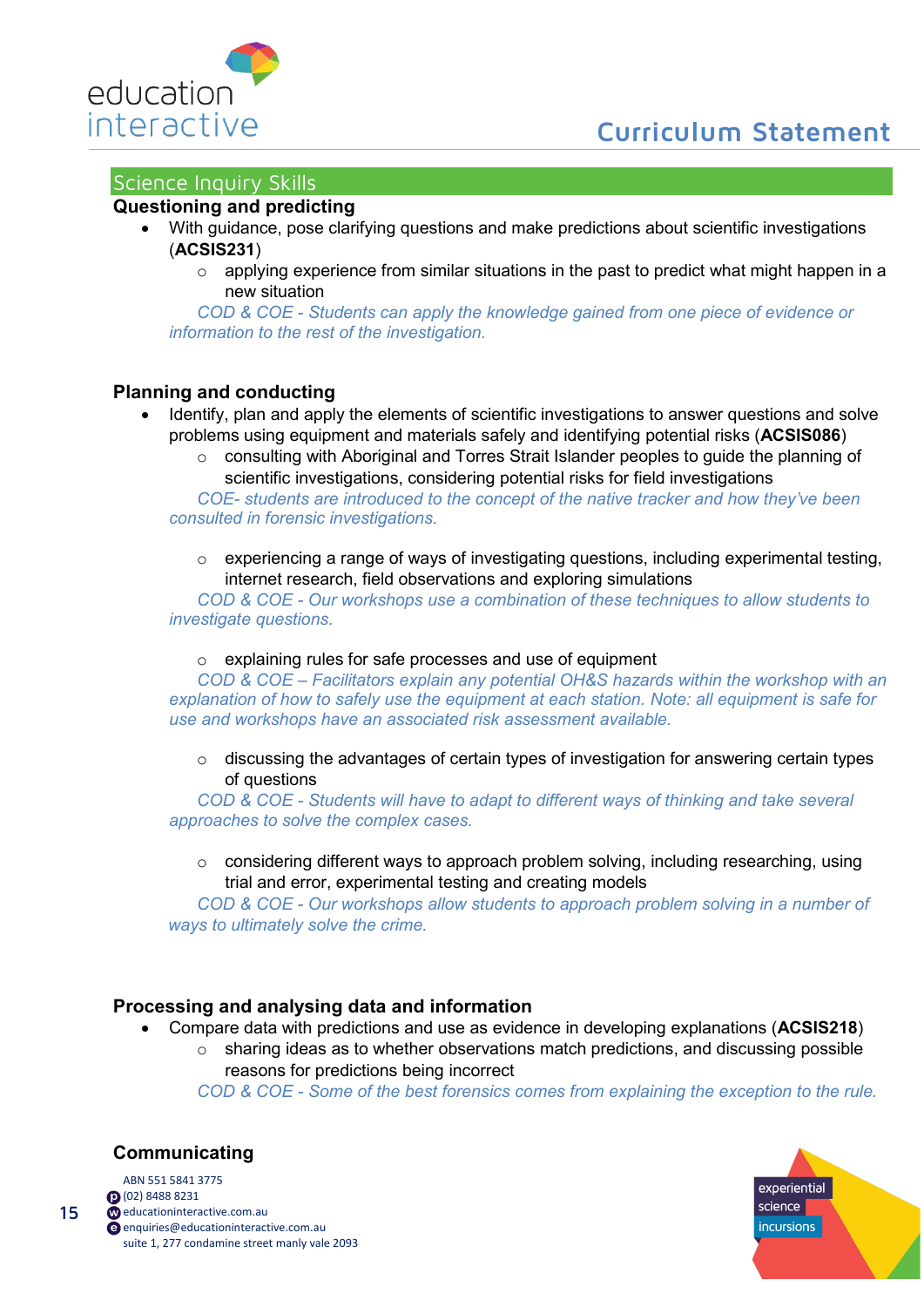

- Communicate ideas, explanations and processes using scientific representations in a variety of ways, including multi-modal texts (**ACSIS093**)
	- o discussing how models represent scientific ideas and constructing physical models to demonstrate an aspect of scientific understanding

*COD – DNA model to be constructed by students which helps explain the principles behind DNA and reveals the traits of the suspect.* 

*COE – Chromatography model is constructed by students which represents scientific data output (spectra).*

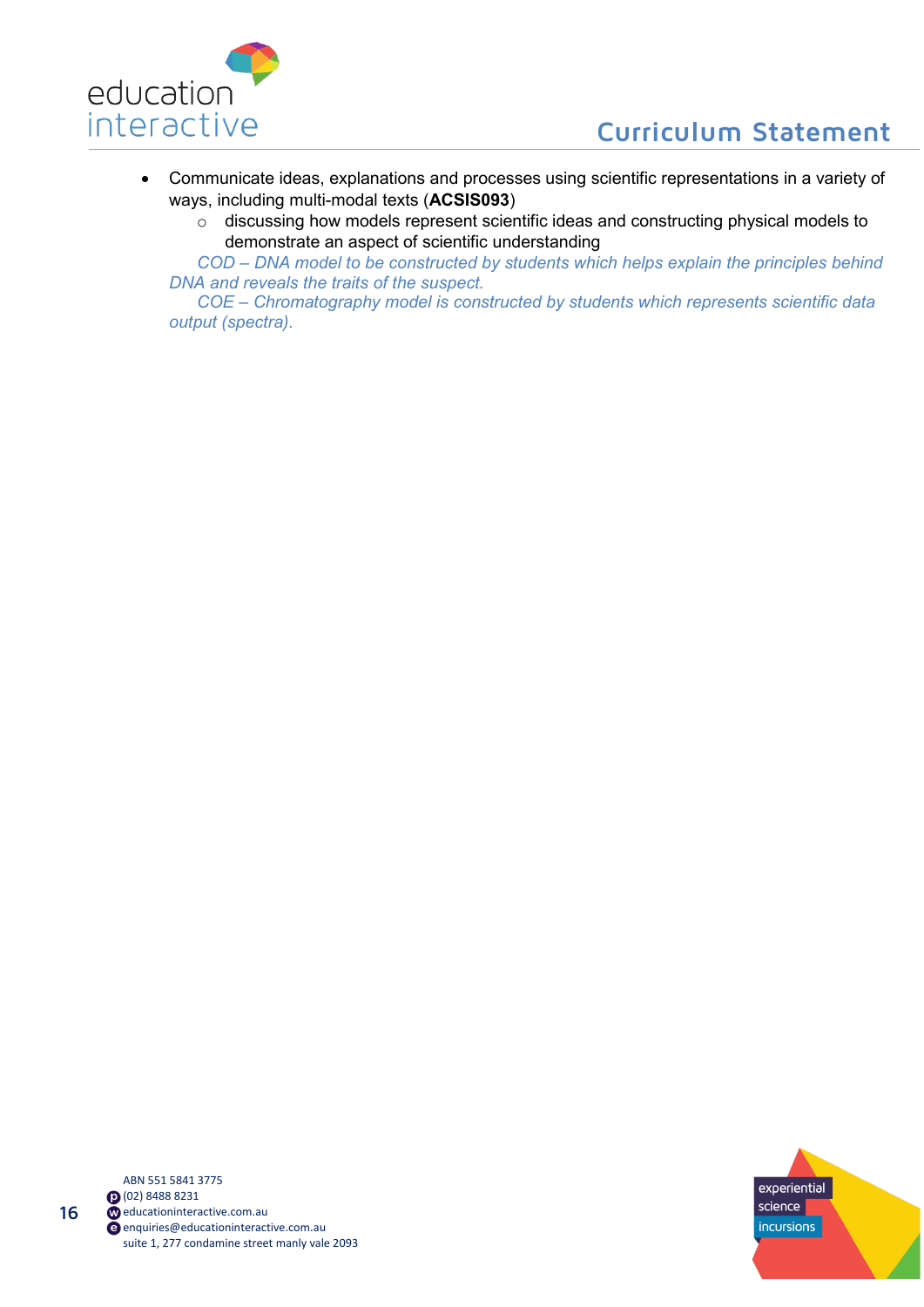

# <span id="page-16-1"></span><span id="page-16-0"></span>Science Understanding

*More teacher resources coming soon!*

# <span id="page-16-2"></span>Science as a Human Endeavour

## **Nature and development of science**

Science involves testing predictions by gathering data and using evidence to develop explanations of events and phenomena and reflects historical and cultural contributions (**ACSHE098**)

*COD & COE - The driving force behind all forensic investigation is the reconstruction of events based on the evidence examined by the investigators.*

## **Use and influence of science**

• Scientific knowledge is used to solve problems and inform personal and community decisions (**ACSHE100**)

*COD – The case extends beyond the science to explore the benefits forensics has in terms of serving the community by catching criminals.* 

*COE – Use of scientific techniques helps locate the missing child.*

# <span id="page-16-3"></span>Science Inquiry Skills

## **Questioning and predicting**

• With guidance, pose clarifying questions and make predictions about scientific investigations (**ACSIS232**)

o asking questions to understand the scope or nature of a problem

*COD & COE - Students will naturally ask questions relating to the evidence they analyse, techniques they use, and as they start to piece together the story.*

o applying experience from previous investigations to predict the outcomes of investigations in new contexts

*COD & COE – As the workshop is split up into multiple evidence stations, students need to hypothesis what happened, and these ideas will evolve as they complete more evidence stations and build on their knowledge.* 

- Decide variables to be changed and measured in fair tests, and observe measure and record data with accuracy using digital technologies as appropriate (**ACSIS104**)
	- o using digital technologies to make accurate measurements and to record data *COD & COE - Our Digital Microscopes will allow students to examine and record evidence at up to 500x magnification!*